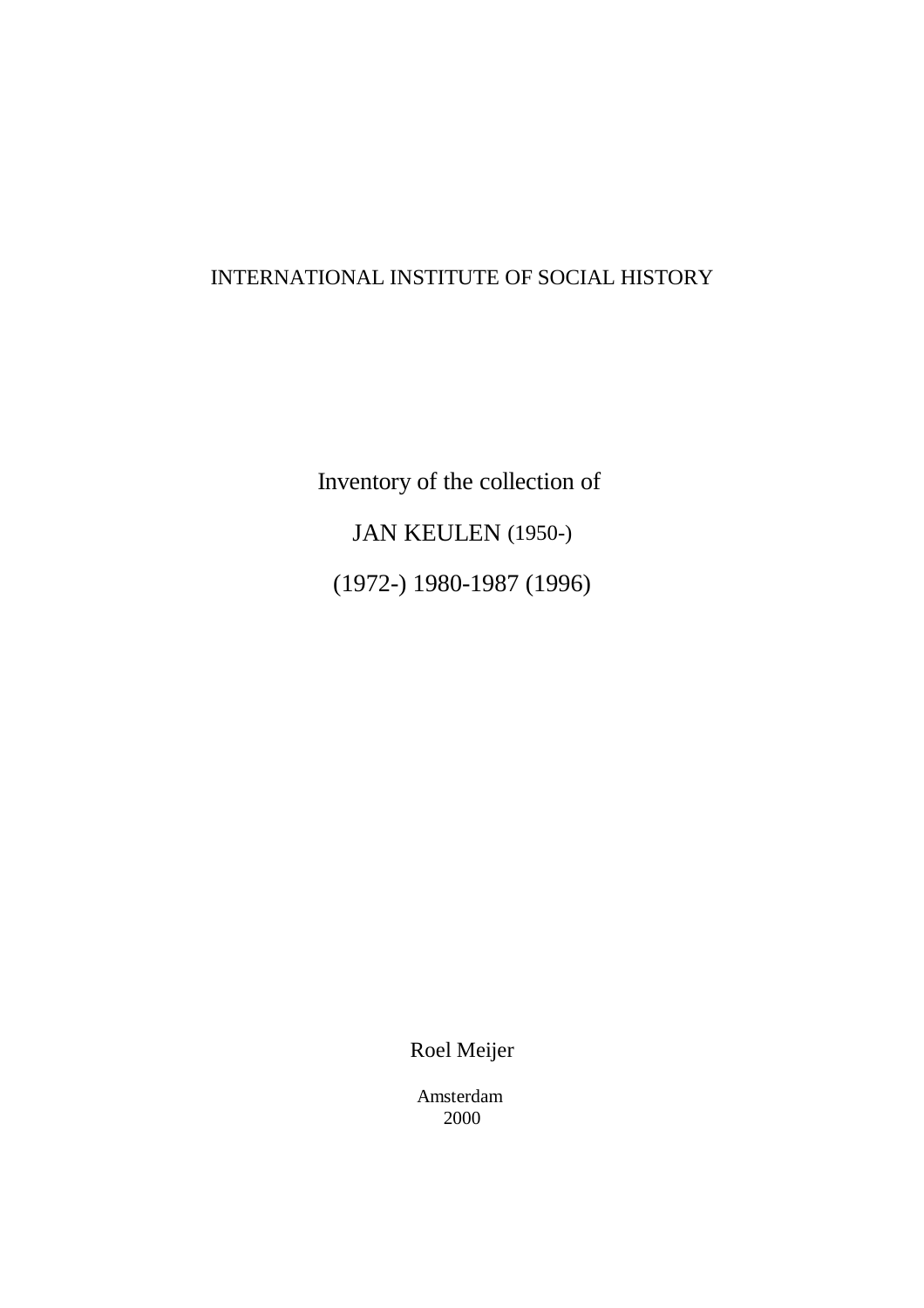### *INTRODUCTION*

## Biography

Jan Keulen was born in Assen in the Netherlands in 1950. After having graduated in Spanish, he became a journalist for the Dutch daily newspaper *de Volkskrant* and several Dutch broadcasting stations. He was foreign correspondent in Madrid, Beirut, Cairo, Mexico-City and Amman in the two periods 1977-1992 and 1995-1998. In the intermediate years he worked in the Middle East as an itinerant journalist. In 1984 he received the most important prize for journalism in the Netherlands (Prijs van de Nederlandse Dagbladpers) for his reporting on the civil war in Lebanon. During his stay in Lebanon as a reporter he built a collection on the political developments in Lebanon, which mainly covers the period 1980-1986. In 1998 he was appointed lecturer at the University of Groningen. He is author of *Standplaats Beiroet* (1984), *Weg van God, Iran twintig jaar na de revolutie* (1999) and other books.

### Collection

With the help of Ramona al-Karah Jan Keulen built a documentation collection on Lebanon for his work as a journalist, mainly covering the period 1980-1986. This collection consists mainly of newspaper clippings, pamphlets, bulletins, leaflets and some other printed documents on different subjects relating to the civil war in Lebanon. They have been arranged by subject.

The size of the collection is 3.5 m.

### Consultation

Access is free.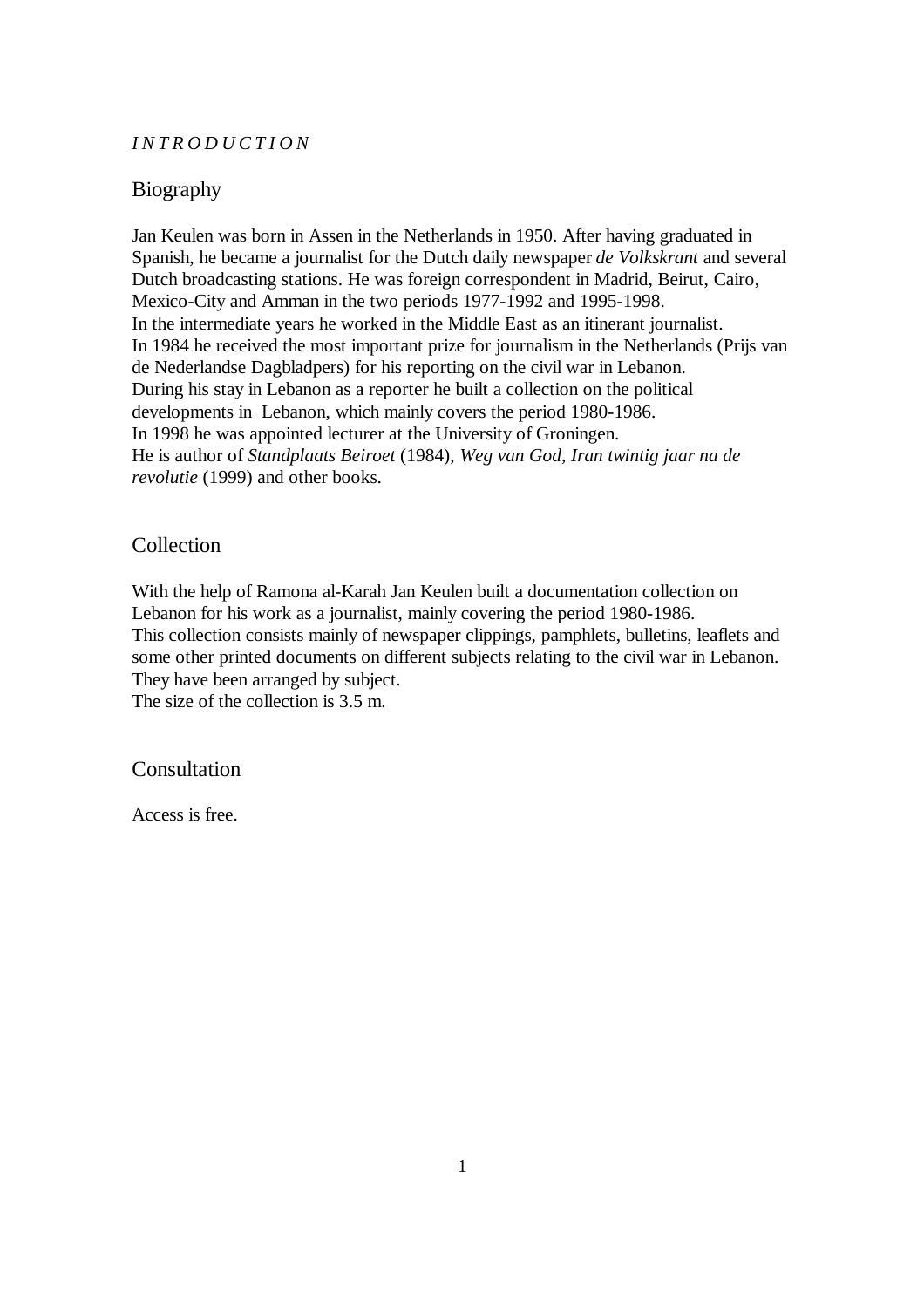### *INVENTORY*

## LEBANON

## INTERNAL POLITICS AND CIVIL WAR

#### Lebanon in general

### 1-12. Newspaper clippings concerning Lebanon in general. 1980-1986. 10 folders and 2 covers.

- 1. April 1980
- 2. July-December 1980.
- 3. June 1981.
- 4. July 1981.
- 5. August 1981.
- 6. September 1981.
- 7. October-December 1981.
- 8. March-April 1982.
- 9. October 1982-January1983. (cover)
- 10. 1983-1985.
- 11. 1986. (cover)
- 12. 1986.

### Lebanese minorities

## 13-17. Newspaper clippings concerning Lebanese minorities. 1984 -1986. 4 folders and 1 cover.

- 13. Lebanese Christians. 1986.
- 14. Conservative Sunni Muslims. 1984-1985.
- 15-16. Druze. 1981-1985.
- 17. Armenians. 1984.

### Lebanese political movements

NB. See also inv. nos. 76-77.

### 18-30. Newspaper clippings concerning Lebanese political movements. 1980-1987. 10 folders and 3 covers.

- 18. Left-wing Muslim parties, including pamphlets of the Parti Socialiste Progressiste (PSP), copies of *Liban en Lutte* and the pamphlet of the Lebanesec Communist Party 'Le parti communiste Libanais dans la gierre des quatre-vingt-dix jours'. 1980.
- 19. Lebanese pro-Syrian Ba'th. 1985. (cover)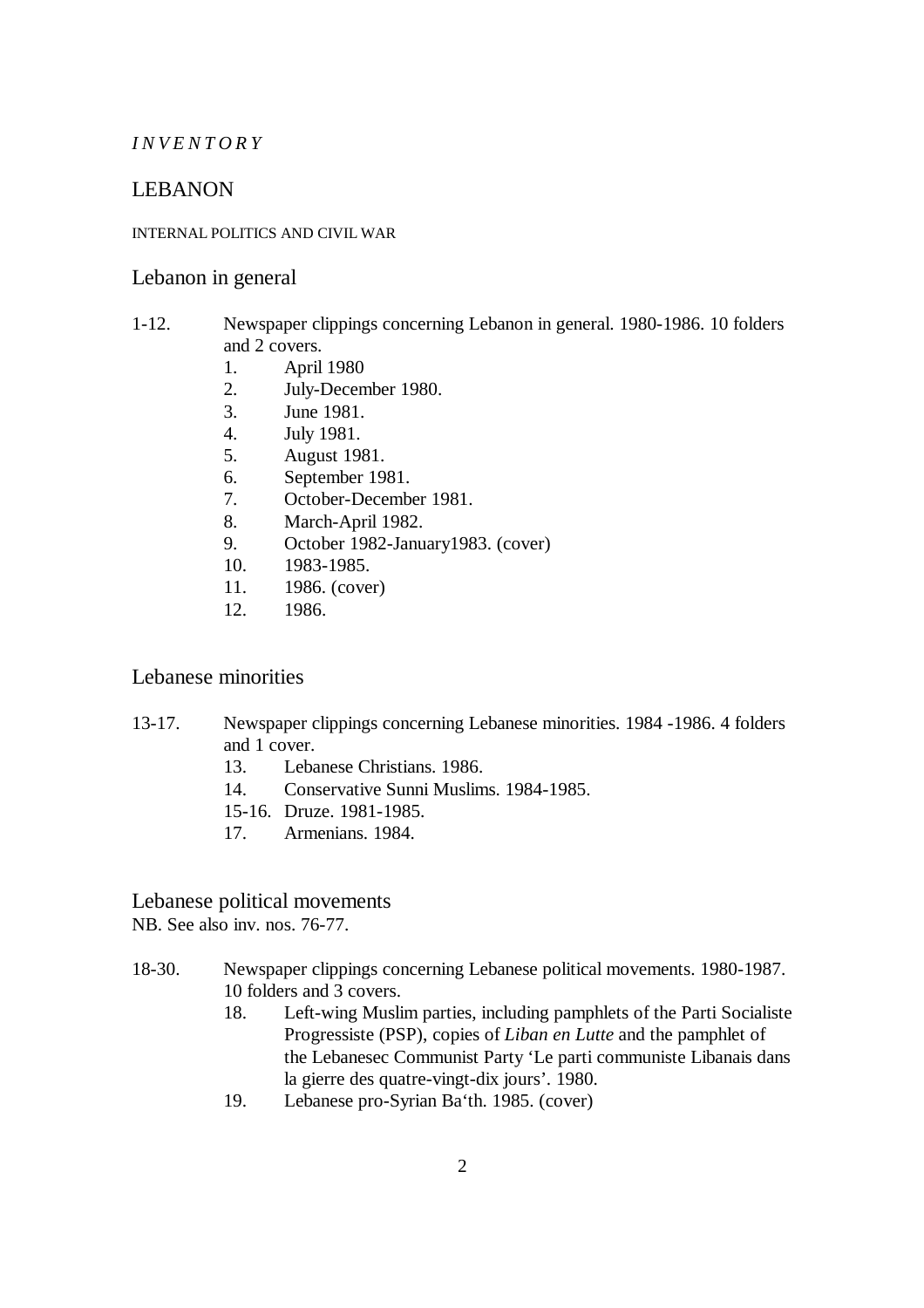- 20. Hizbollah, including three leaflets of the Hizballah, al-Muqawama al-Islamiyya, with French translations. 1985. (cover)
- 21. Hizbollah. 1987. (cover)
- 22. Amal movement.1981-1984.
- 23. Amal movement.1984.
- 24. Parti Syrien National Social, including a transcript of an interview in *Sabakh al-Kheir*. 1982.
- 25. Forces Libanaises, including the text of a speech by Bashir Gemayel of 24 February 1982. 1981-1984.
- 26-27. Forces Libanaises. 1984-1985.
- 28. Sa'd Hadad, including pamphlets of Lebanon Aid and Tear Fund Holland.1981-1985.
- 29. Palestinians in Lebanon. 1982-1985.
- 30. Palestinian-Lebanese relations. 1987.

### Lebanese politicians

- 31-33. Newspaper clippings concerning Lebanese politicians. 1981-1985. 1 folder and 2 covers.
	- 31. Prime minister Wazzan and government policy. 1980-1981. (folder)
	- 32. Raymond Eddé. 1981-1985.
	- 33. Suleiman Frangieh. 1981-1985.

### Lebanese government

- 34-37. Newspaper clippings concerning the government of Lebanon, the country's reconstruction and the army. 1982-1984. 4 folders.
	- 34. October 1982- January 1983.
	- 35-36. Lebanese government, the army, reconstruction, including notes written by Jan Keulen. January 1984.
	- 37. 1985.

## Palestinian-Israeli conflict

- 38-39. Newspaper clippings and some press releases on the Palestinian-Israeli conflict in Lebanon. 1981-1987. 2 folders
	- 38. Palestinian-Israeli War. July 1981.
	- 39. Palestinian-Israeli relations. 1986-1987.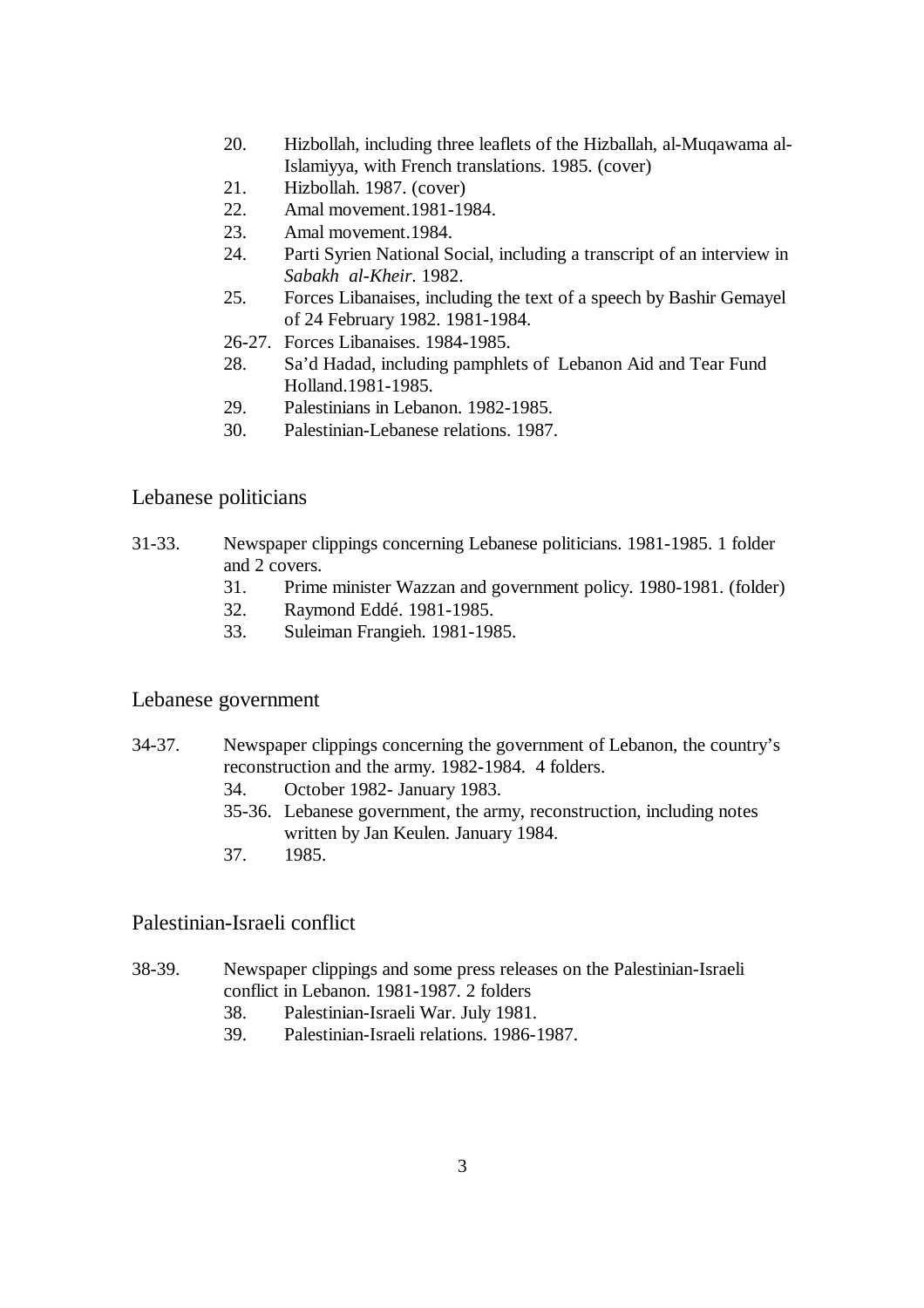## Sabra and Chatila Camp

- 40-43. Newspaper clippings concerning Sabra and Chatila and the War of the camps. 1982-1985. 4 folders.
	- 40. 1982-1983.
	- 41. 1983-1984.
	- 42. 1985.
	- 43. 1985.

# Local Lebanese clashes

NB. See also inv. nos. 87-88.

- 44-47. Newspaper clippings on local Lebanese clashes. 1982-1985. 4 folders.
	- 44. Tripoli, Bekaa and the Chouf. 1982.
	- 45. Beirut, Bekaa, Tripoli and the Chouf. 1983.
	- 46. Beirut and the Bekaa. 1984-1985.
	- 47. Tripoli. 1985.

### South Lebanese Resistance

- 48-72. Newspaper clippings concerning South Lebanese resistance against Israel. 1981- 1985. 23 folders and 2 covers.
	- 48. 1981.
	- 49. 1980-1981.
	- 50. Jamuary-May 1983.
	- 51. June 1983.
	- 52. September-October 1983.
	- 53. November 1983.
	- 54. December 1983.
	- 55. January 1984. (cover)
	- 56. February 1984.
	- 57. March 1984.
	- 58. December 1984. (cover)
	- 59. May 1984.
	- 60. June 1984.
	- 61. July 1984
	- 62. August 1984.
	- 63. September 1984.
	- 64. October 1984.
	- 65. November 1984.
	- 66. December 1984.
	- 67. January 1985.
	- 68. February 1985.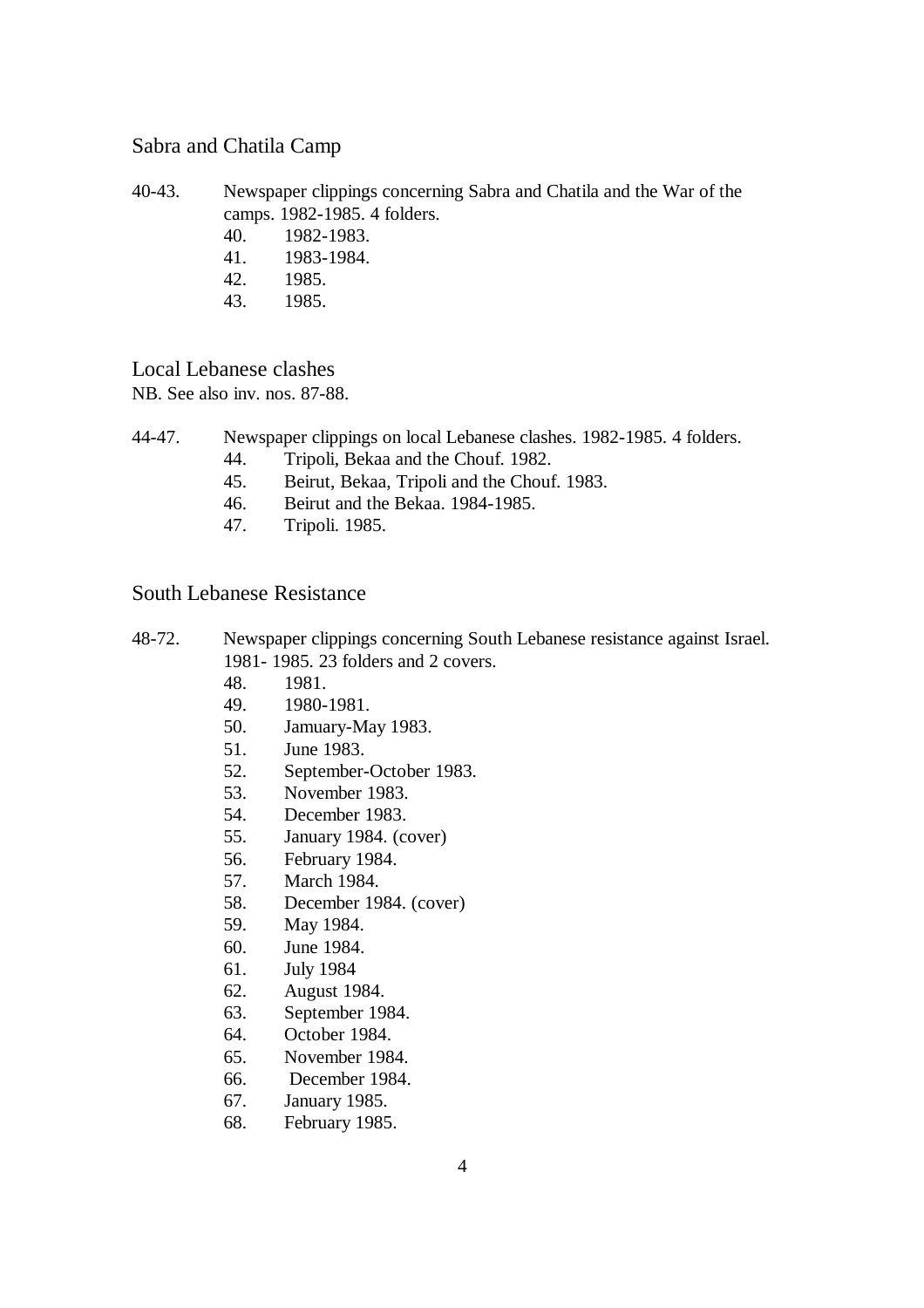- 69. March 1985.
- 70. April 1985.
- 71. May1985.
- 72. June- July 1985.

### Other topics

- 73-82. Newspaper clippings and some reports on other internal Lebanese topics. 1981-1985. 4 folders and 6 covers.
	- 73. Presidential elections. 1981-1982.
	- 74-75. Analysisses of the war in Lebanon. 1982-1985. (cover and folder)
	- 76. National Salvation Front. 1983-1984.
	- 77. National Democratic Front in Lebanon. 1984-1985.
	- 78. Hyjacking of TWA plane. 1985. (folder)
	- 79. Sidon. 1985. (folder)
	- 80. Refugees. 1985.
	- 81. South Beirut. 1984-1985.
	- 82. Missing persons and kidnappings. 1982-1985. (folder)

### Economic and medical aid

- 83-85. Newspaper clippings concerning economic and medical aid. 1984-1985. 3 folders
	- 83. Economic aid. 1984.
	- 84. Economic aid. 1985.
	- 85. Medical aid. 1984-1985.

#### EXTERNAL RELATIONS

### Lebanese foreign policy in general

### 86-94. Newspaper clippings concerning Lebanese foreign policy. 1982-1985. 7 folders and 2 covers.

- 86. Lebanese-Syrian-Israeli crisis. May 1981.
- 87. Cease Fire of July 1981. July 1981. 1 cover.
- 88. Siege of Zahle. December 1980. 1 cover.
- 89-90. Lebanese-American relations. 1981, 1984-1985.
- 91. Lebanese-European relations. 1984-1985.
- 92. Lebanese-Arab relations. 1982-1984.
- 93. Lebanese foreign policy general. 1982-1984.
- 94. Lebanese-Syrian relations. 1982-1984.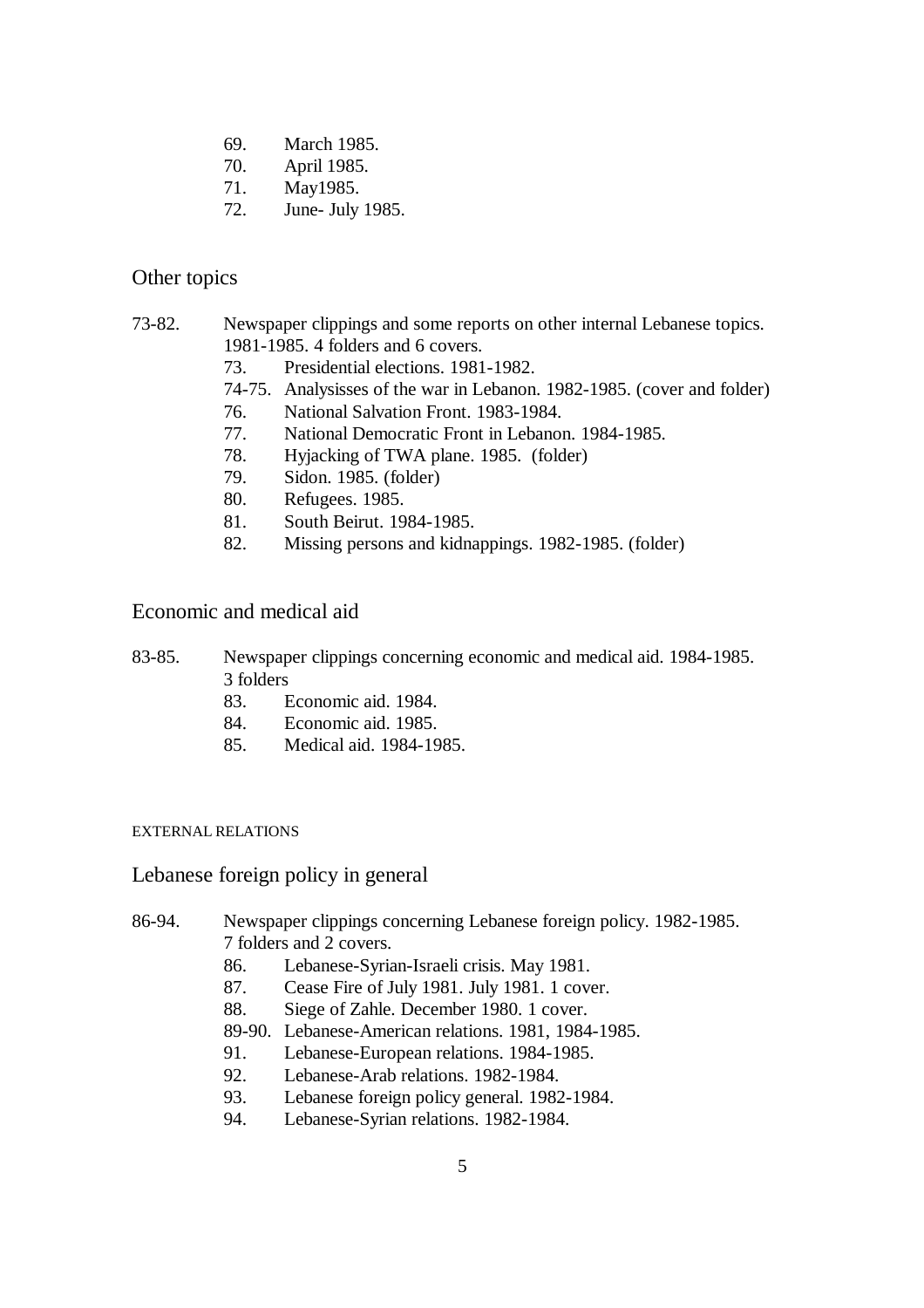## Lebanese-Israeli relations

95-98. Newspaper clippings concerning Israeli-Lebanese relations. 1982-1986. 4 folders 95. 1982-1984.

96. 1984. 97. 1985.

### 98. 1986

# Israeli withdrawal

- 99-106. Newspaper clippings concerning Israeli withdrawal from Lebanon. 1983- 1985. 8 folders.
	- 99. 1982-1983.
	- 100. 1983.
	- 101. 1983. Concerns the 17 May 1983 Agreement and the Israeli withdrawal.
	- 102. 1984.
	- 103. 1984-1985.
	- 104. 1985. Phase I. February.
	- 105. 1985. Phase II.
	- 106. 1985. Phase III.

## UNIFIL

- 107-110. Newspaper clippings, some copies of periodicals and some other printed documents concerning Unifil and the multinational forces in Lebanon. 1981- 1985. 4 folders.
	- 107. Unifil in South Lebanon and the Dutch battalion. 1981-1984.
	- 108. Dutch Battalion in Lebanon. 1982.
	- 109. Multinational Forces. 1982-1985.
	- 110. Unifil. 1985.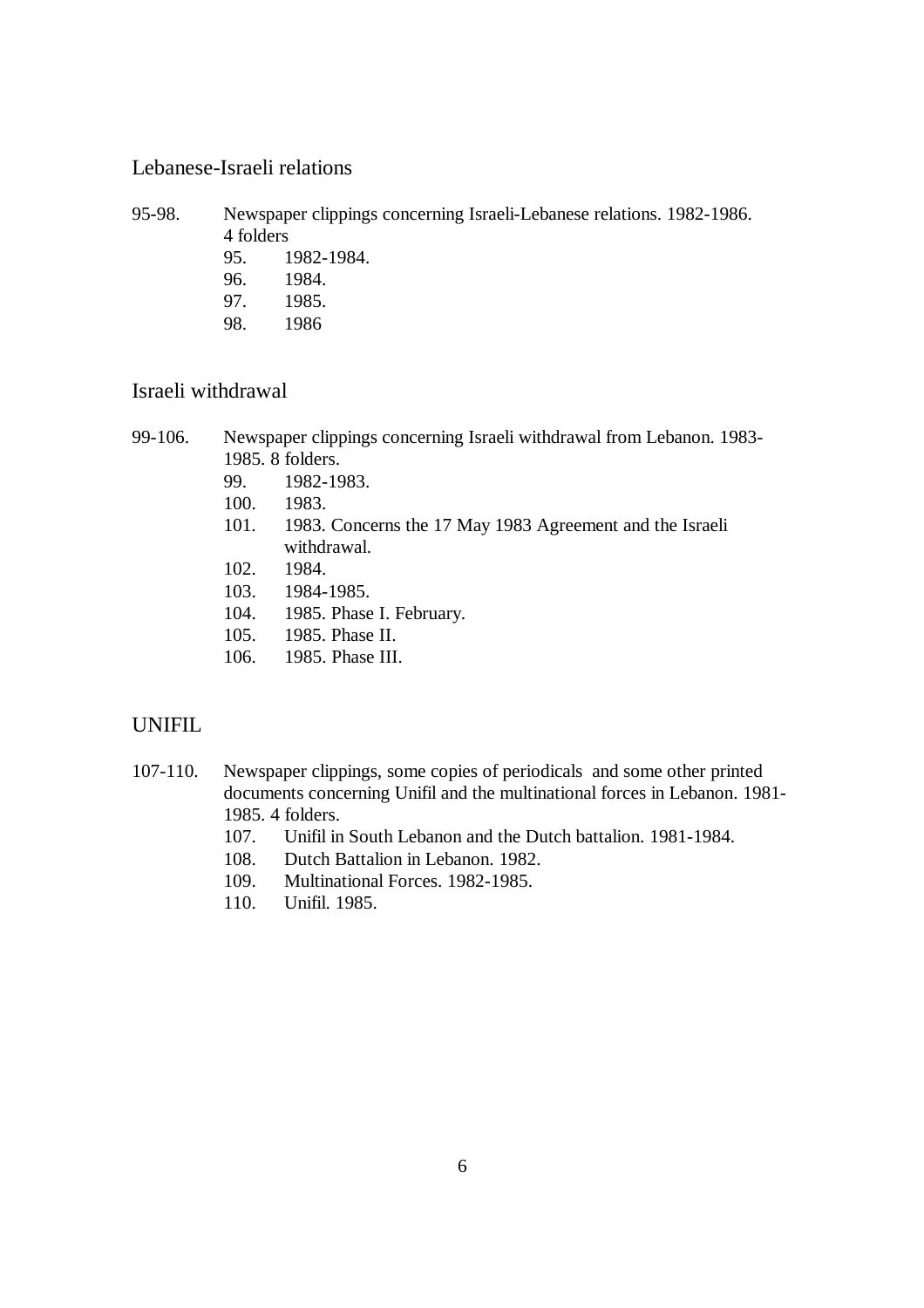# PALESTINIAN LIBERATION ORGANIZATION (PLO)

# General

- 111-119. Pamphlets, bulletins, newspaper clippings and other documents concerning the PLO in general. 1980-1986, 1992.1 box, 8 folders and 1 cover.
	- 111. Proceedings of the Palestinian National Council in Algeria in 1983 and pamphlets, bulletins and other political publications issued by the PLO on Palestinian history and Israeli repression, with texts of speeches, and issues of *al-Tha'ir al-Thawri*. 1972- 1981. (box)
	- 112. PLO in general. 1980-1981.
	- 113. PLO. January 1981 April 1982. (cover)
	- 114. PLO in general, including PLO internal conflicts. 1983-1985. 1982-1985.
	- 115. PLO in general external affairs. 1982-1985.
	- 116. Syrian-Palestinian fighting. 1983.
	- 117. PLO in general after Tripoli. 1983-1985.
	- 118. Palestinians in general. 1986.
	- 119. Palestinians. 1992.

Palestinian national councils

120. Newspaper clippings and other documents relating to the 17th session of the Palestinian National Council held in Amman. November 1984. 1 folder.

Other Palestinian organizations

- 121-122. Bulletins, pamphlets and copies of periodicals concerning other Palestinian organizations. 1980-1985. 1 folder and 1 box.
	- 121. Democratic Front for the Liberation of (DFLP). 1980-1981. (folder)
	- 122. Booklets, copies of magazines and other documents cocerning the Popular Front for the Liberation of Palestine (PFLP) and the Dutch Rood Verzetsfront. 1978-1984. (box)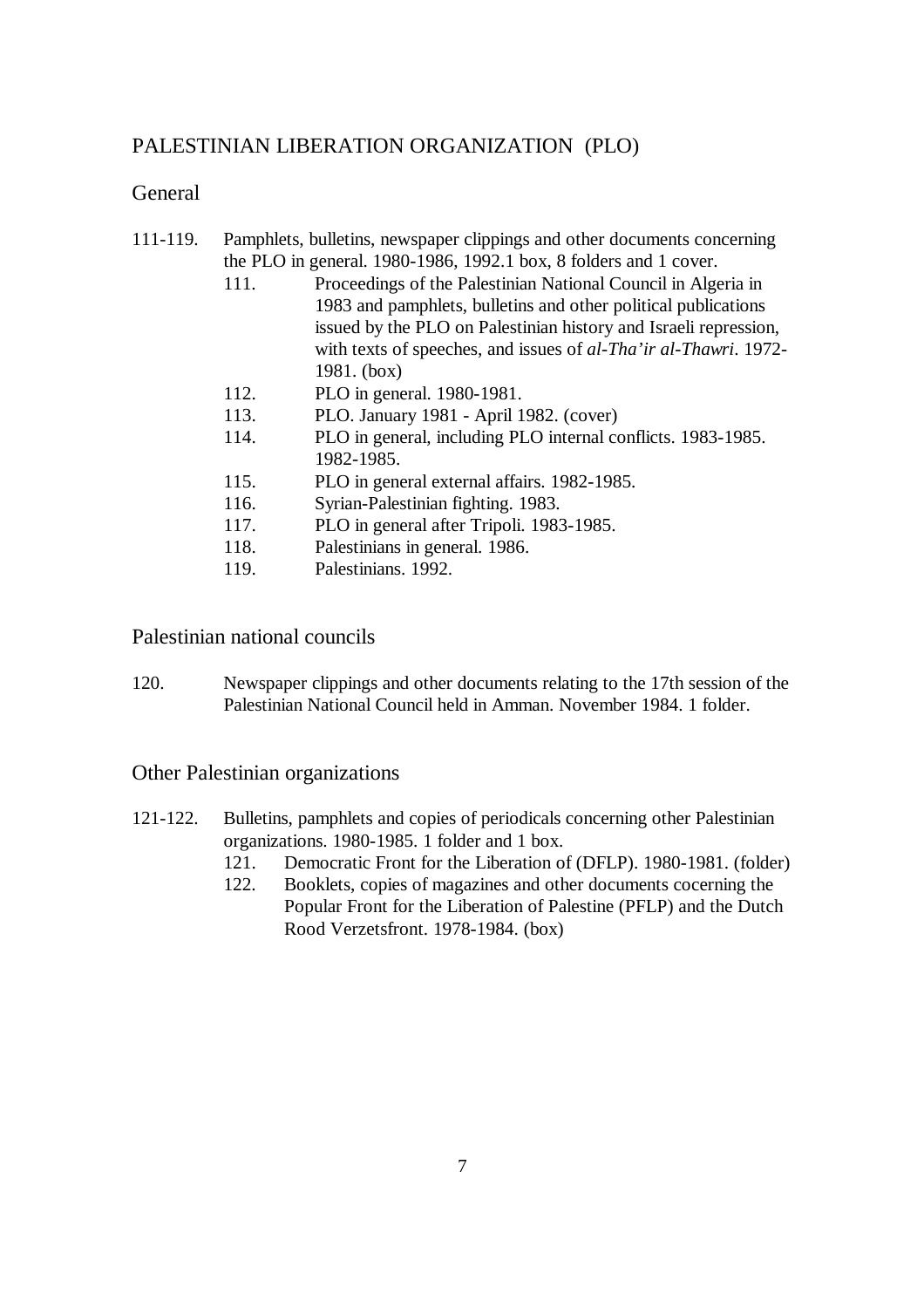# Foreign policy of the PLO

### 123-126. Newspaper clippings concerning external relations. 1984-1986. 4 folders.

- 123. Palestinian-Jordanian relations. 1982-1986.
- 124. Relations between the PLO, Jordan and Israel. 1986.
- 125. Palestinians and the Arab world. 1982-1986.
- 126. Relations between the PLO-Israel-Arab countries. 1984-1985.

## International support organizations

127. Reports of the Dutch Palestina Comité. 1987, 1989. 1 folder.

## Peace process

- 128-131. Newspaper clippings concerning the peace process. 1985, 1992-1993, 1996. 4 folders.
	- 128. Peace negotiations. 1985.
	- 129. Israel and the peace process. 1992.
	- 130. 'Gaza First'. September 1993.
	- 131. Peace process. 1996.

# OTHER ARAB OR ISLAMIC COUNTRIES

## Countries in general

- 132-136. Newspaper clippings concerning Middle Eastern countries. 1981-1987. 5 folders.
	- 132. Arab countries in general. 1987.
	- 133. Polisario, including several issues of *Sahara Libre*. 1986-1987.
	- 134. Egypt.
	- 135. Syria. 1981-1987.
	- 136. Iran. 1986-1987.

## The Arab League

137. Newspaper clippings concerning the Arab League. 1981-1986. 1 folder.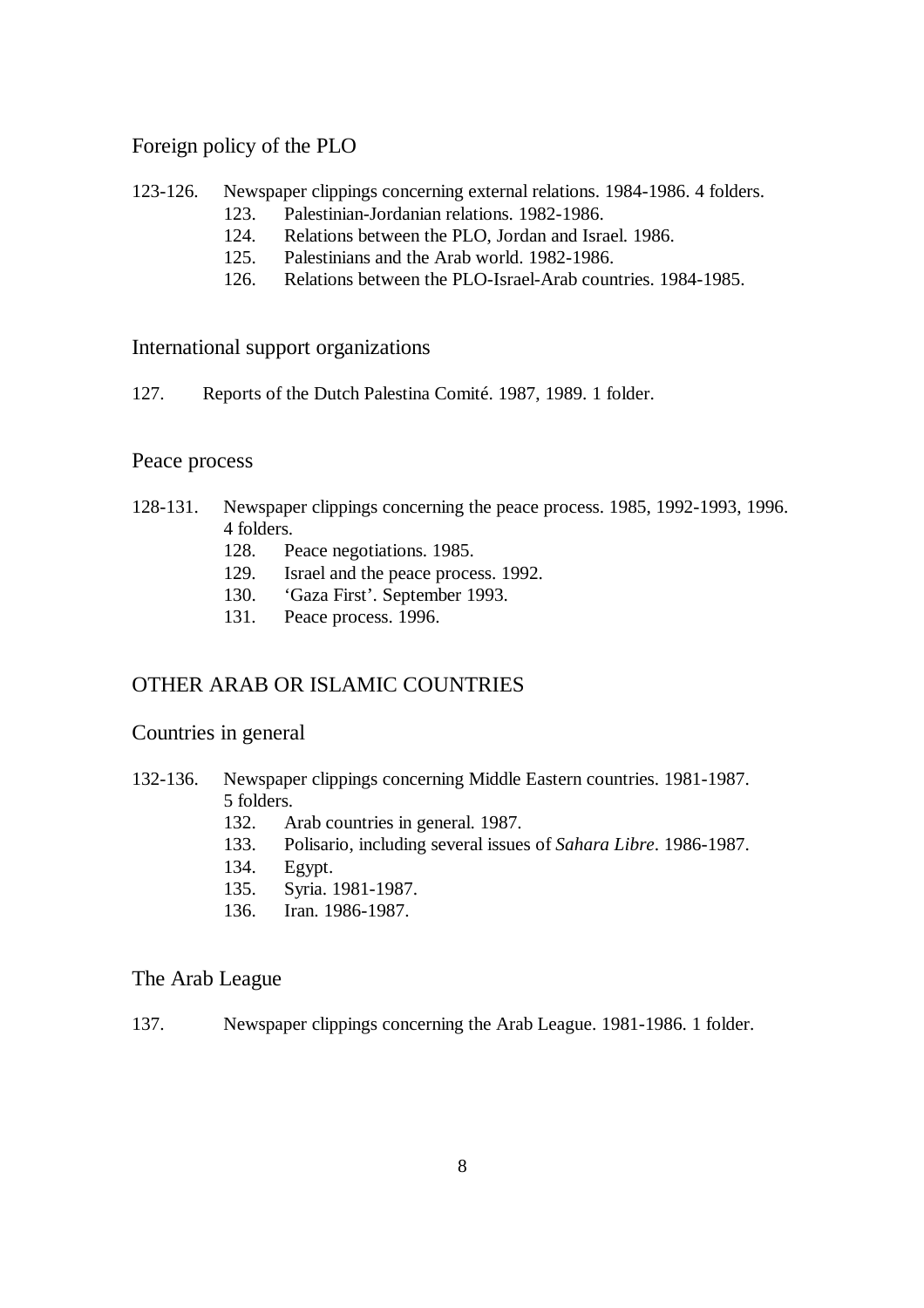## Arab summits

- 138-143. Newspaper clippings concerning Arab summits. 1980-1985. 6 folders.
	- 138. Fez Conference. September 1982.
	- 138. Fez Conference. September 1982.
	- 139. Arab Summit of Amman. 1980.
	- 140. Fahd inititiave. 1981.
	- 141. Fez conference. November 1981.
	- 142. Arab conference on the Israeli attack on the Tamuz nuclear plant in Iraq. June 1981.
	- 143. Casablanca. 1985.

### International relations

### 144-152. Newspaper clippings concerning international relations of the Middle East. 1981-1986. 9 folders.

- 144. Relations between the Middle East and France. 1981-1986.
- 145. Middle East and the UN. 1982-1985.
- 146. Middle East and the Netherlands. 1982-1985.
- 147. Middle East and the USSR. 1981-1986.
- 148. Armenia. 1981-1984.
- 149. Europe and the Middle East. 1981-1986.
- 150. USA and the Middle East. 1984-1986.
- 151. Middle East and the US. 1981-1984.
- 152. African-Middle Eastern relations. 1982-1985.

### ISRAEL

#### Internal affairs

#### 153-166. Newspaper clippings concerning internal affairs of Israel. 1981-1986. 14 folders.

- 153. Israel in general. 1981.
- 154. Israel in general. 1983.
- 155. Israel in general. 1983-1984.
- 156. Israel in general. 1984.
- 157. Israel in general. 1985.
- 158. Israel in general. 1986.
- 159. Israel in general. 1996.
- 160. Israel in general. 1996.
- 161. Jewish affairs. 1980-1986.
- 162. Falashas. 1984-1985.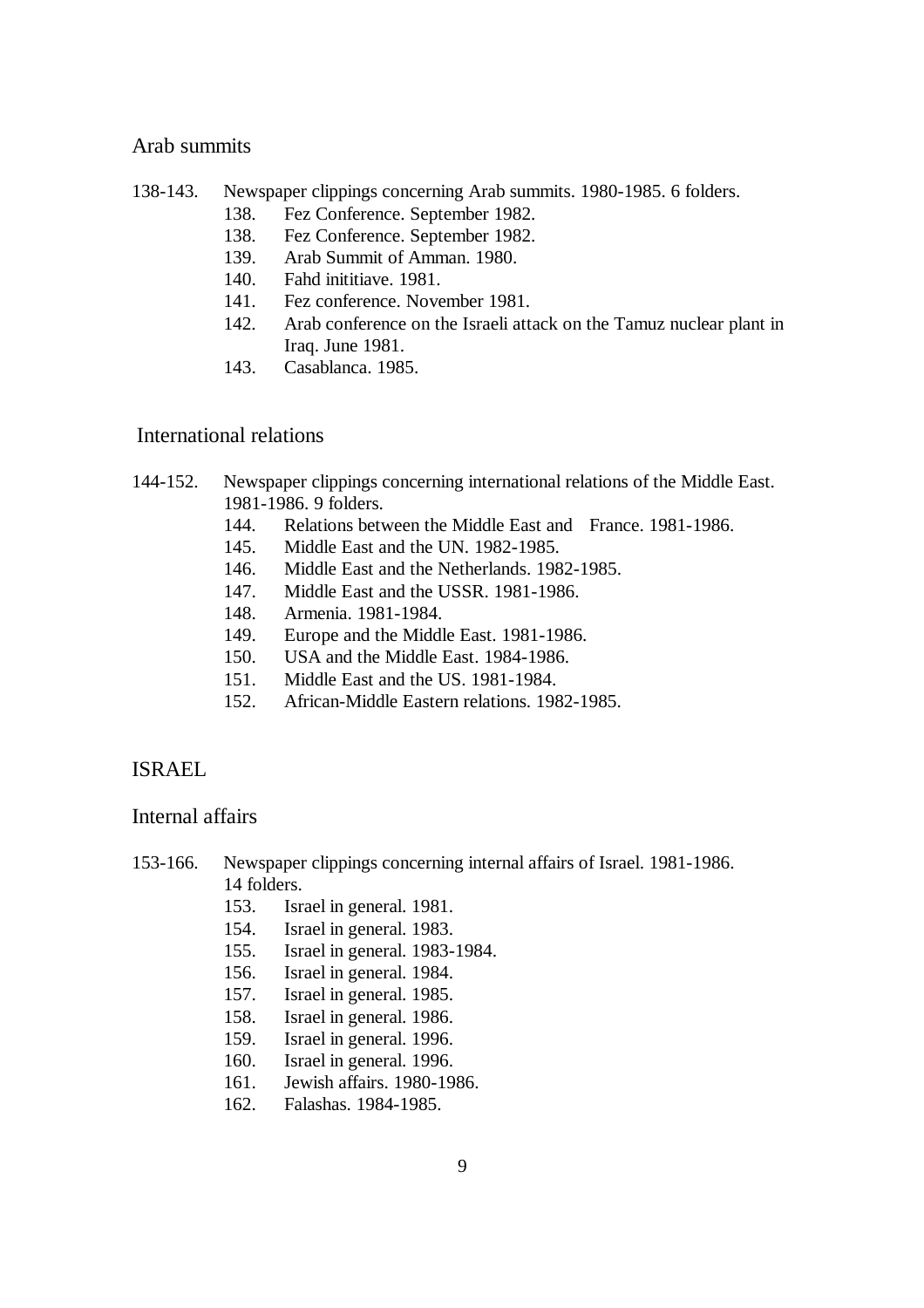- 163. Labor Party. 1980-1986.
- 164. Likud Party. 1986.
- 165. Peace Now Movement and other Oppositional Groups. 1986.
- 166. Peace process. 1992.

#### Foreign relations

- 167-169. Newspaper clippings concerning Israeli foreign relations. 1981-1986. 3 folders.
	- 167. Begin's trip to the USA. August 1981.
	- 168. External relations of Israel in general. 1985-1986.
	- 169. Israeli economy and USAID. 1985-1986.

### Israeli-Palestinian relations

170-173. Newspaper clippings, pamphlets and other documents concerning Israeli-Palestinian relations. 1981-1986. 4 folders.

- 170. Palestinian-Israeli relations. 1981.
- 171. Arabs in Israel. 1986.
- 172. Israel in general, including maps, pamphlets against the PLO. October 1981-December 1982.
- 173. Ansar prison camp. 1984-1985.

### Occupied territories

- 174-180. Newspaper clippings and other documents concerning the Occupied Territories. 1972-1985. 7 folders.
	- 174. Documents, publications of the UN, EU and the Israeli government concerning the Occupies Territories and Jewish settlements. 1972- 1993.
	- 175. Palestinian revolt in the Occupied Territories. 1982-1983.
	- 176. West Bank, Jeruzalem and the Occupied Territories. 1986.
	- 177. Israeli annexation of the Golan Heights. 1981-1985.
	- 178. Negotiations on autonomy. 1981-1982.
	- 179. Occupied Territories. 1982.
	- 180. Occupied Territories. 1985.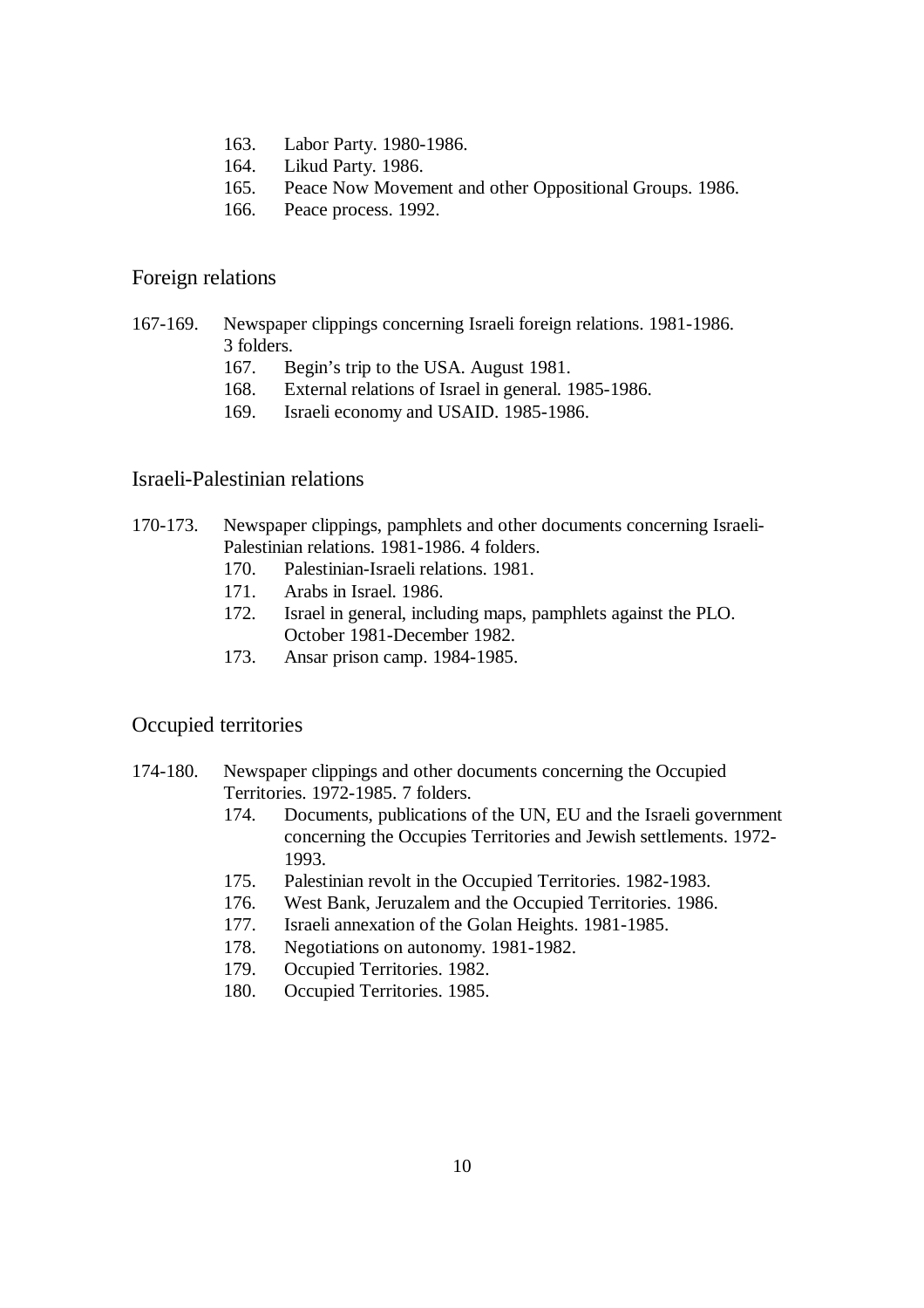# SPECIFIC TOPICS

# Terrorism

- 181-182. Newspaper clippings concerning terrorism. 1982-1984, 1992. 2 folders.
	- 181. Israel and Hamas, including publication on Hamas by the IDF. 1992.
	- 182. Terrorism in general. 1982-1984.

## Islamic summits

183. Newspaper clippings concerning the Islamic Conference in Ta'if. January 1981.1 folder.

# United Nations Works and Relief Agency (UNWRA)

184. Documents concerning the UNWRA. 1 box.

## Lebanon in the 1990s

183. Newspaper clippings concerning Lebanon in the 1990s. 1 box.

## Other documents

186-187. Copies of *APS Diplomatic News Service*. 1980-1983. 2 boxes.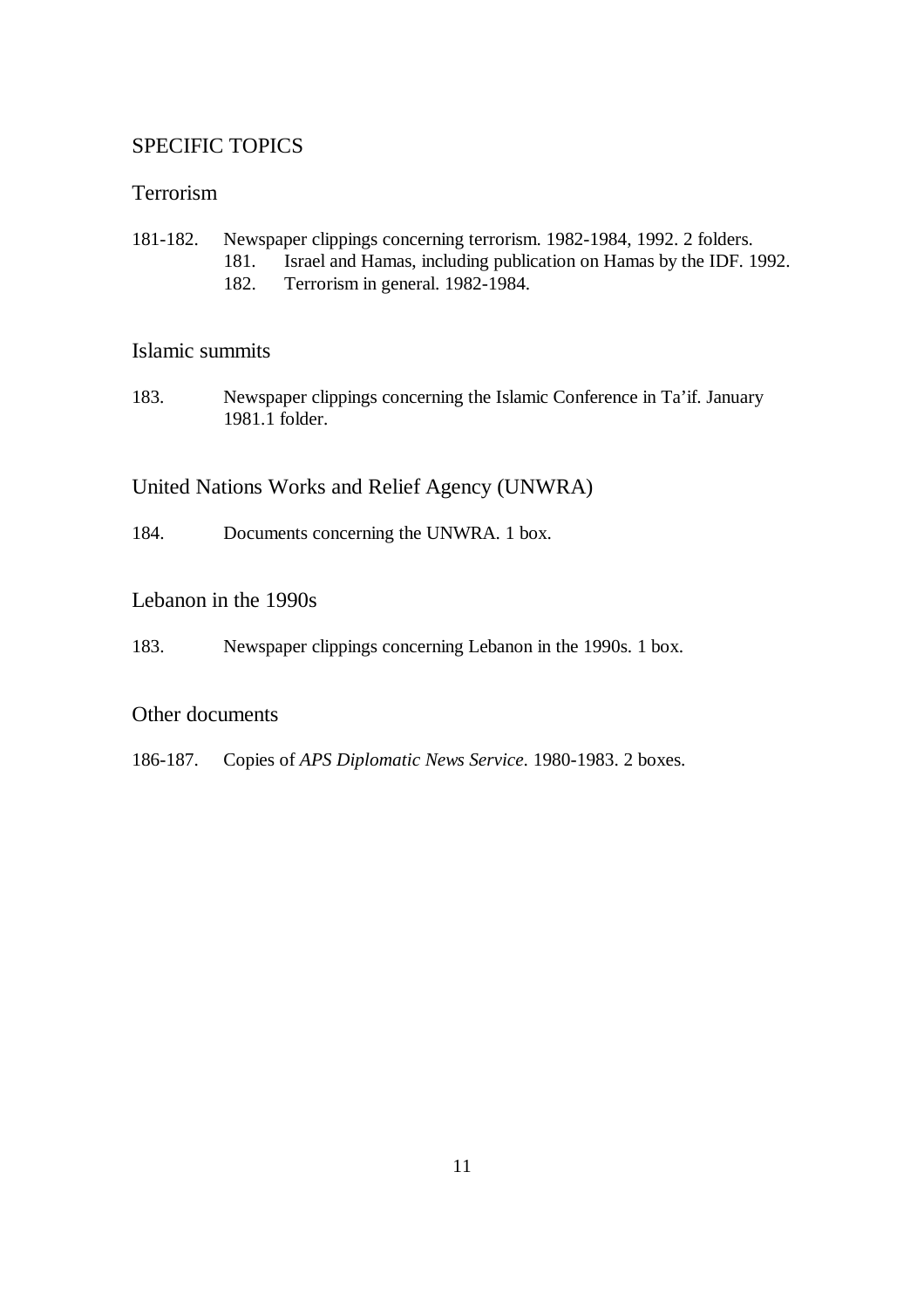*ANNEX*

Periodicals transferred to the library of the IISH

*Palestine. OLP bulletin d'information* 1976, nos 7-8; 1977, no, 9; 1978, nos. 1-6; 1979, nos. 1,2, 16; 1980, nos. 4-6, 8 10-12, 21; 1981, nos. 4-5, 9, 12, 16; 1982, nos. 2,3, 9,10.

*Nieuwsbrief. Palestina Komitee* 1972-1980.

*Middle East Reporter. A Daily Survey of the Middle East Political and Econoimic Developments* 1982-1986. 6 boxes.

*PFLP Bulletin*  1975, no. 17; 1977, no. 24, 1979, no. 33; 1980, nos. 42-45; 1981, nos. 46,47,49, 56, 57; 1982, nos. 58-61.

*DFLP Bulletin* 1983, nos. 4, 8, 9.

*Palestine News Agency, WAFA* 1981-1982. 3 boxes.

*The Middle East Magazine* 1978, nos, 47-49; 1979, nos. 51-56; 1980, nos. 67-68, 70, 72-74; 1981, nos. 75-86; 1982, nos. 87-92, 96-98; 1983, nos. 99-118; 1984, nos, 111-115, 119, 121-122; 1985, nos. 123-134; 1986, nos. 136-139, 141-144.

*Dubbel Vier. Weekblad van het Nederlandse VN Detachement in Lebanon* 1981-1982.

*Monday Morning* 1981-1985

*Le Revue du Liban* 1980 nos, 1075, 1087; 1981 nos. 1180; 1982 nos. 1188-89, 1200; 1986, no. 1377.

*The Mashrek. International Magazine. Voice of the Christian People of the Near East* 1984, nos. 8, 0; 1985, nos. 10, 11.

*Arab Press Review* 1986